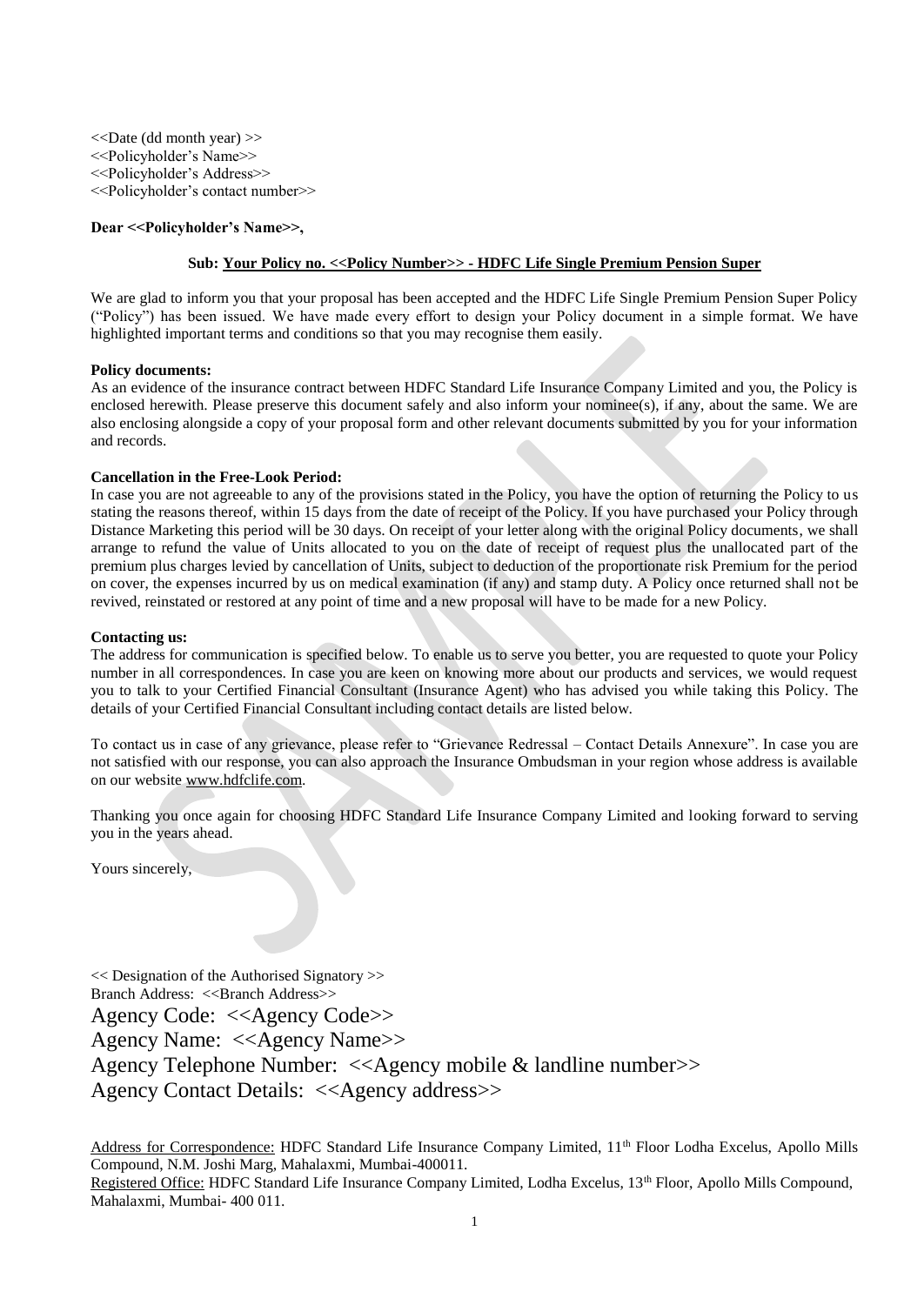## **Policy Document - HDFC Life Single Premium Pension Super**

## **Unique Identification Number: 101L086V02**

This Policy is the evidence of a contract between HDFC Standard Life Insurance Company Limited ('We', or 'the Company') and the Policyholder ('You', or 'Policyholder') as described in the Policy Schedule. This Policy is based on the Proposal made by the within named Policyholder and submitted to the Company along with the required documents, declarations, statements and other information received by the Company from the Policyholder, Life Assured or on behalf of the Policyholder. This Policy is effective subject to receipt and realisation, by the Company, of the consideration payable as Single Premium under the Policy. This Policy is written under and will be governed by the applicable laws in force in India and all Premium and benefits are expressed and payable in Indian Rupees.

*Please note that this is a Unit Linked Pension Policy where a significant part of the benefits can only be taken in regular instalments and not as a lump sum amount.*

# **POLICY SCHEDULE**

Policy number: << >> **Client ID: << >>**

| <b>Policyholder Details</b>                                                                   | $\frac{1}{2}$                                                   |
|-----------------------------------------------------------------------------------------------|-----------------------------------------------------------------|
| Name                                                                                          | $<<$ >>                                                         |
| <b>Address</b>                                                                                | $<<$ >>                                                         |
| <b>Life Assured Details</b>                                                                   |                                                                 |
| Name                                                                                          | $<<$ $>>$                                                       |
| Date of Birth                                                                                 | $<<$ dd/mm/yyyy >>                                              |
| Age on the Date of Risk Commencement                                                          | $<<$ >> years                                                   |
| <b>Age Admitted</b>                                                                           | $<<$ Yes/No>>                                                   |
| <b>Policy Details</b>                                                                         |                                                                 |
| $\mathbf{D}$ and $\mathbf{P}$ $\mathbf{D}$ and $\mathbf{D}$ and $\mathbf{D}$ and $\mathbf{D}$ | $\mathbf{r} \cdot \mathbf{n} \cdot \mathbf{1} \cdot \mathbf{C}$ |

| <b>Date of Risk Commencement</b>                                                 | $<<$ Risk Commencement Date $>>$ |  |
|----------------------------------------------------------------------------------|----------------------------------|--|
| Date of Issue                                                                    | $<<$ Issue Date>>                |  |
| <b>Single Premium</b>                                                            | $Rs. \ll \gg$                    |  |
| <b>Policy Term</b>                                                               | 10 years                         |  |
| <b>Frequency</b>                                                                 | Single                           |  |
| Fund                                                                             | Pension Super Plus 2012 - 100%   |  |
| <b>Expiry Date of Lock-in Period</b>                                             | $<< 5$ years from RCD $>>$       |  |
| <b>Vesting Date</b>                                                              | $<<$ dd/mm/yyyy>>                |  |
| <b>Policy issued on the basis of Short Medical</b><br><b>Ouestionnaire (SMO)</b> | << Yes/No>>                      |  |
| Minimum Values Required#                                                         |                                  |  |

| $\mathbf{r}$ $\mathbf{r}$ $\mathbf{r}$ and $\mathbf{r}$ and $\mathbf{r}$ |               |
|--------------------------------------------------------------------------|---------------|
| <b>Partial Withdrawal Amount</b>                                         | N<br>11.LL    |
| <b>Single Premium Top-Up Amount</b>                                      | 10,000<br>Rs. |

**# To be read in conjunction with the terms & conditions in Standard Policy Provisions.**

# **NOMINATION SCHEDULE**

| <b>Nominee's Name</b>                                                | $<<$ Nominee-1 $>>$  | $<<$ Nominee-2 $>>$ |  |  |
|----------------------------------------------------------------------|----------------------|---------------------|--|--|
| Date of Birth of Nominee                                             | $<<$ dd/mm/yyyy $>>$ | $<<$ dd/mm/yyyy >>  |  |  |
| <b>Nomination Percentage</b>                                         | $<<$ >> %            | $<<$ >> %           |  |  |
| <b>Nominee's Address</b>                                             | $<<$ $>>$            | $<<$ >>             |  |  |
| <b>Appointee's Name</b><br>(Applicable where the nominee is a minor) | $<<$ >>              |                     |  |  |
| Date of Birth of Appointee                                           | $<<$ dd/mm/yyyy $>>$ |                     |  |  |
| <b>Appointee's Address</b>                                           | $<<$ >>              |                     |  |  |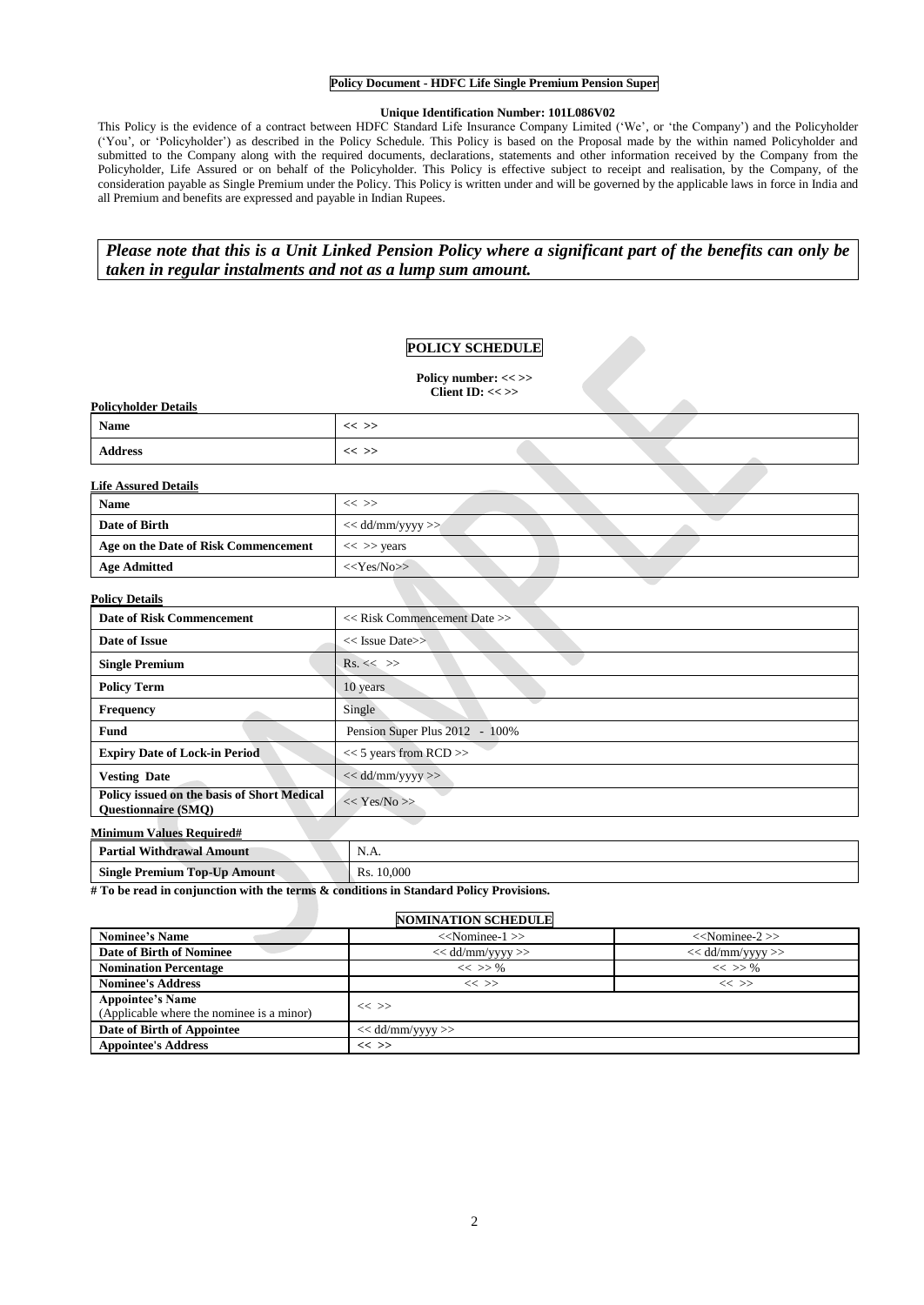|                                                                                                                                                                                                                                                                                                                                                                                                                                                                                                                             |                                                                                                                                                                                                                                                                                                                                                                                                  |                                                             |  | <b>SCHEDULE OF CHARGES</b>       |                                                                                                                                                                                                                                 |  |
|-----------------------------------------------------------------------------------------------------------------------------------------------------------------------------------------------------------------------------------------------------------------------------------------------------------------------------------------------------------------------------------------------------------------------------------------------------------------------------------------------------------------------------|--------------------------------------------------------------------------------------------------------------------------------------------------------------------------------------------------------------------------------------------------------------------------------------------------------------------------------------------------------------------------------------------------|-------------------------------------------------------------|--|----------------------------------|---------------------------------------------------------------------------------------------------------------------------------------------------------------------------------------------------------------------------------|--|
| <b>Particulars</b>                                                                                                                                                                                                                                                                                                                                                                                                                                                                                                          |                                                                                                                                                                                                                                                                                                                                                                                                  | <b>Premium Allocation Rate</b>                              |  | <b>Premium Allocation Charge</b> | A proportion of the Premium (Premium<br>Allocation Rate) will be used to buy Units in the<br>Funds of your choice. The balance Premium that<br>is not allocated is the Premium Allocation<br>Charge. This charge is guaranteed. |  |
| <b>Initial Single Premium</b>                                                                                                                                                                                                                                                                                                                                                                                                                                                                                               |                                                                                                                                                                                                                                                                                                                                                                                                  | 97.5%                                                       |  | 2.5%                             |                                                                                                                                                                                                                                 |  |
| Single Premium Top-Up                                                                                                                                                                                                                                                                                                                                                                                                                                                                                                       |                                                                                                                                                                                                                                                                                                                                                                                                  | 99%                                                         |  | 1%                               |                                                                                                                                                                                                                                 |  |
|                                                                                                                                                                                                                                                                                                                                                                                                                                                                                                                             |                                                                                                                                                                                                                                                                                                                                                                                                  | per month and is guaranteed for the duration of the Policy. |  |                                  | <b>Policy Administration Charge – 0.13%</b> of total Premiums paid will be deducted monthly by cancellation of Units subject to a maximum of Rs. 500                                                                            |  |
|                                                                                                                                                                                                                                                                                                                                                                                                                                                                                                                             |                                                                                                                                                                                                                                                                                                                                                                                                  | subject to the maximum cap allowed by IRDA.                 |  |                                  | Fund Management Charge - 1.35% p.a. will be taken daily and is incorporated into the Unit Prices for each Fund. This charge can be changed by Us                                                                                |  |
| Mortality Charge -This charge is calculated as the Sum at Risk for the Benefits chosen multiplied by the respective charge rate based on the age of<br>the Life Assured on the date of deduction of the charge and is deducted monthly by cancellation of Units.<br>The Sum at Risk for the Mortality Charge is the Guaranteed Death Benefit less Fund Value, subject to a minimum of zero. This charge is specified in<br>the Appendix-1 to Schedule of Charges. This charge is guaranteed for the duration of the Policy. |                                                                                                                                                                                                                                                                                                                                                                                                  |                                                             |  |                                  |                                                                                                                                                                                                                                 |  |
| Discontinuance Charge - Nil                                                                                                                                                                                                                                                                                                                                                                                                                                                                                                 |                                                                                                                                                                                                                                                                                                                                                                                                  |                                                             |  |                                  |                                                                                                                                                                                                                                 |  |
| <b>Statutory</b><br><b>Charges</b>                                                                                                                                                                                                                                                                                                                                                                                                                                                                                          | Service Tax, Education Cess and<br>The tax will be taken at the same time and the same method as the charge on which the tax is<br>any other statutory tax, duty or levy<br>being levied or as required by legislation. This tax will be determined by the Government of<br>on or in respect of this Policy<br>India in accordance with legislation applicable at the time of providing service. |                                                             |  |                                  |                                                                                                                                                                                                                                 |  |
| <b>Premium</b><br><b>Redirection</b><br><b>Charges</b>                                                                                                                                                                                                                                                                                                                                                                                                                                                                      | Not Applicable                                                                                                                                                                                                                                                                                                                                                                                   |                                                             |  |                                  |                                                                                                                                                                                                                                 |  |
| Switching<br><b>Charge</b>                                                                                                                                                                                                                                                                                                                                                                                                                                                                                                  | Not Applicable                                                                                                                                                                                                                                                                                                                                                                                   |                                                             |  |                                  |                                                                                                                                                                                                                                 |  |
| <b>Partial</b><br>withdrawal<br>Charge                                                                                                                                                                                                                                                                                                                                                                                                                                                                                      | Not Applicable                                                                                                                                                                                                                                                                                                                                                                                   |                                                             |  |                                  |                                                                                                                                                                                                                                 |  |
| <b>Miscellaneous</b><br><b>Charges</b>                                                                                                                                                                                                                                                                                                                                                                                                                                                                                      | Any Policy alteration request initiated by the Policyholder will attract a charge of Rs. 250 per request.<br>Any administrative servicing that we may introduce at a later date would be chargeable subject to IRDA's approval.                                                                                                                                                                  |                                                             |  |                                  |                                                                                                                                                                                                                                 |  |
| <b>Investment</b><br><b>Guarantee</b><br>Charge                                                                                                                                                                                                                                                                                                                                                                                                                                                                             | Investment Guarantee Charge of 0.40% p.a.of the unit fund will be charged daily under the product. This charge is guaranteed for the<br>duration of the Policy.                                                                                                                                                                                                                                  |                                                             |  |                                  |                                                                                                                                                                                                                                 |  |

Signed << at Mumbai>> <<on>> << 01 September 2005>> For HDFC Standard Life Insurance Company Limited

Authorised Signatory

In case you notice any mistake, you may return the Policy document to us for necessary correction**.**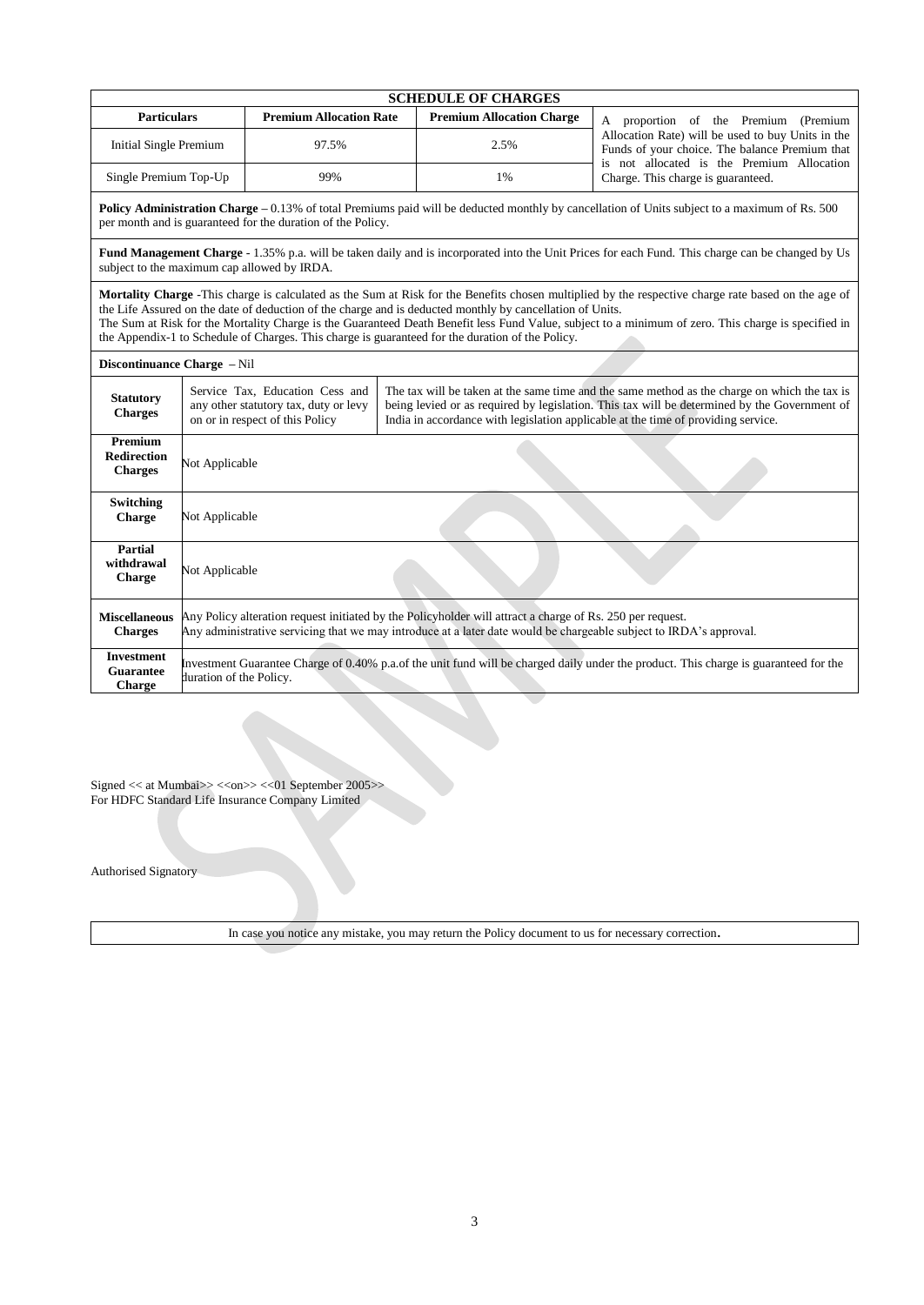## **Unique Identification Number: 101L086V02**

**ALL UNIT LINKED POLICIES ARE DIFFERENT FROM TRADITIONAL INSURANCE POLICIES AND ARE SUBJECT TO DIFFERENT RISK FACTORS. IN THIS POLICY, THE INVESTMENT RISK IN INVESTMENT PORTFOLIO IS BORNE BY THE POLICYHOLDER.**

#### **1. General**

Your Policy is a Single Premium, non participating Unit Linked Pension Policy.

- **2. Definitions**
- (1) *Charges -* means or refers Premium Allocation Charge, Policy Administration Charge, Fund Management Charge, Mortality Charge, Service Tax & Education Cess Charge, Premium Redirection Charge, Switching Charge, Partial Withdrawal Charge, Investment Guarantee Charge, Miscellaneous Charges and Discontinuance Charge..
- (2) *Company, company, Insurer, Us, us, We, we, Our, our* means or refers to HDFC Standard Life Insurance Company Limited.
- (3) *Cut-off time*  is the time by which we must have accepted your instructions to invest in, or encash Units from a Fund, for us to invest in or encash Units at the associated valuation time. As per Regulations, the current Cut-off time is 3.00pm.
- (4) *Fund*  means each of the Funds earmarked by the Company for Unit Linked business and available to this product.
- (5) *Fund House: pension fund administrator who had transferred the accumulated pension pot of the Policyholder to HDFC Life QROPS*
- (6) *Life Assured -* The Life Assured is the person on whose life the contingent events has to occur for the Benefits to be payable. The Life Assured may be different from the Policyholder.
- (7) *Policyholder, You, you, your*  means or refers to the Policyholder stated in the Policy Schedule.
- (8) *Units* means a specific portion or a part of the underlying segregated unit linked fund which is representative of the Policyholder's entitlement in such Funds i.e. the number of Units that are allocated basis applicable Unit Price and amount of Premium net of Charges.
- Unit Fund Value means the value obtained by multiplying the number of Units allocated to your Policy by the corresponding price of the Units.
- (10) *Unit Price* means the Net Asset Value (NAV) per Unit of the Investment Linked Fund.

#### **3. Benefits**

- (1) *Vesting Benefit –* Upon survival of the Life Assured and subject to the Policy being in-force on the Vesting Date of this benefit, risk cover ceases and the benefit payable shall be the higher of the following; Guaranteed Vesting Benefit (as defined in Clause 3(3)); or
- (2) Unit Fund Value. *Death Benefit* If the Life Assured dies during the Policy Term (subject to Policy being in force), the Death Benefit payable shall be the higher of the following;
	- Guaranteed Death Benefit (as defined in Clause 3(3)); or
	- Unit Fund Value
- (3) The *"*Guaranteed Vesting Benefit" and *"*Guaranteed Death Benefit" will be a percentage o*f* the total Premiums paid including any Single Premium Top-Ups. The Guarantee is applicable on any Single Premium Top-Ups paid. The percentage applicable for each type of benefit is given below.
	- Guaranteed Vesting Benefit 101%
	- Guaranteed Death Benefit 105%
- (4) Upon payment of the Death Benefit or the Vesting Benefit, the Policy terminates and no further benefits are payable.
- (5) For details on the Annuitisation Provisions, please refer to Clause 12.
- (6) The recipients of Benefits under this Policy shall be as specified below:
	- Death Benefit shall be payable to the nominee(s), if the Policyholder and the Life Assured are the same; or to the Policyholder if the Life Assured is other than the Policyholder.
	- All other Benefits shall be payable to the Policyholder.
	- In case of any unique situation or doubt the Company's decision will be final and binding.

#### **4. Pre-requisites for payment of Benefits:**

- (1) Vesting Benefit: The Vesting Benefit will be paid if and only if o The Policy has matured and the Life Assured is alive on the Vesting
	- Date,
	- o No claim has been made on the Policy,
	- o The Policy has not been surrendered, cancelled or terminated, and
	- o All relevant documents including the original Policy document in support of your claim have been provided to the Company.
- (2) Death Benefit: The Death Benefit will be paid if and only if
	- The death of the Life Assured has occurred before the Vesting Date,
	- The Standard Policy Provisions specified in Clause 16 (Exclusions) and Clause 17 (Incorrect Information and Non Disclosure) are not attracted,
	- The Policy has not been surrendered or cancelled or terminated, and
	- All relevant documents in support of the claim have been provided to the Company. These would normally include the following:<br>
	o fully completed claim form: and
		- fully completed claim form; and
		- o original Policy document; and
		- o original death registration certificate or certified extract from the death register; and
		- o original certificate or certified copies of doctor certifying death; and
		- o original certificate or certified copies of cremation or burial; and
		- o originals or certified copies of any medical reports that we consider relevant to the death;
	- Depending on the circumstances of the death, further documents may be called for as we deem fit.
	- The claim is required to be intimated to us within a period of three years from the date of death. However, we may condone the delay in claim intimation, if any, where the delay is proved to be for reasons beyond the control of the claimant.

#### **5. Premiums**

- (1) The Single Premium must be paid along with the submission of your completed application / Proposal.
- (2) Where the Premium has been remitted otherwise than in cash, the application of the Premium received is conditional upon the realization of the proceeds of the instrument of payment, including electronic mode.
- (3) If you have chosen more than one Fund, we will split the allocation in accordance with your instructions before we allocate Units in each Fund.

# **7. Surrender**

**6. Policy Discontinuance and Revival**

Not Applicable as this is a Single Premium Policy.

- (1) Policy may be surrendered at any time. The amount payable on surrender will be the Unit Fund Value on surrender less the Discontinuance Charge as specified in the Schedule of Charges.
- (2) If the Policy is surrendered before the completion of five Policy years, the amount will be moved to the 'Discontinued Policy Fund' which will earn a minimum guaranteed interest rate as specified by the IRDA. The current minimum guaranteed rate of interest specified by the IRDA is 4% p.a. A Fund Management Charge at the rate of 0.50% p.a., charged daily, will be levied on the 'Discontinued Policy Fund'. This may be subject to change as notified by IRDA from time to time.
- (3) The amount allocated to the Discontinued Policy Fund, with accrued interest, will be paid out on completion of the Lock-in Period.
- (4) If the Policy is surrendered on or after the completion of the five Policy years, the surrender value will be payable immediately.
- (5) If You die before the surrender payment has been made, We will make the surrender payment immediately on receipt of all relevant documents in support of the claim.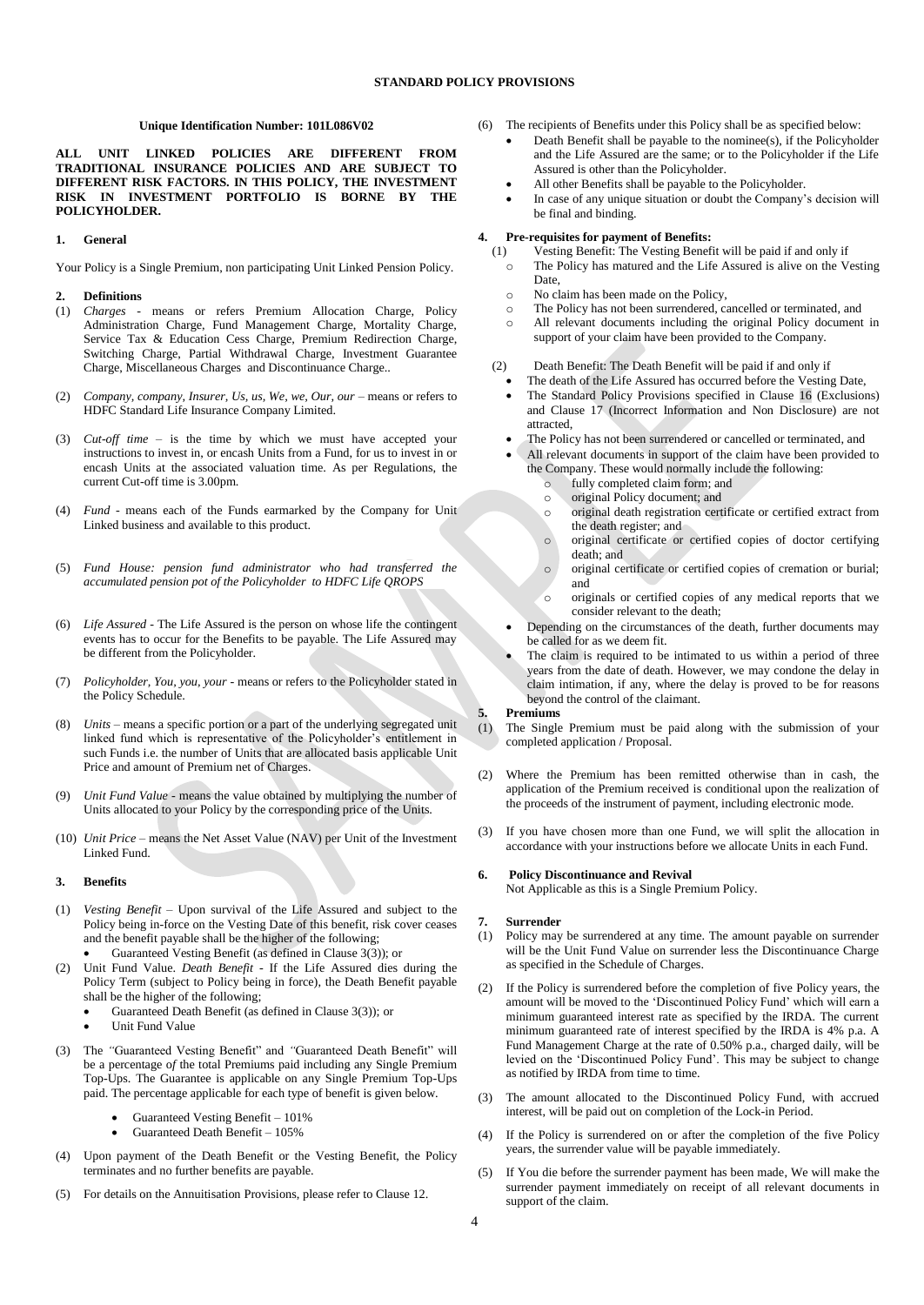(6) Once any surrender payment has been made, the Policy terminates and no further Benefits are payable.

#### **8. Investment Linked Funds**

- (1) Fund descriptions of the funds currently available under this Policy and investment pattern are listed below, the same may be revised in future.
- o Pension Super Plus 2012 The Fund aims to invest in Equity, Fixed Income Instruments, Liquid Mutual Funds and Money Market Instruments and actively manage the asset allocation between these categories to provide Benefits at least equal to the guaranteed benefits.

| <b>OBJECTIVES</b>                                                                                        | <b>Money Market</b><br><b>Instruments</b><br>and Liquid<br><b>Mutual Fund*,</b><br>$\operatorname{Cash}$ & | Govt.<br><b>Securities</b><br>& Fixed<br><b>Income</b><br>Instrument | <b>Equity</b>   | Risk $\&$<br>return   |
|----------------------------------------------------------------------------------------------------------|------------------------------------------------------------------------------------------------------------|----------------------------------------------------------------------|-----------------|-----------------------|
|                                                                                                          |                                                                                                            |                                                                      |                 |                       |
|                                                                                                          |                                                                                                            |                                                                      |                 |                       |
|                                                                                                          |                                                                                                            |                                                                      |                 |                       |
|                                                                                                          |                                                                                                            |                                                                      |                 | Rating                |
|                                                                                                          |                                                                                                            |                                                                      |                 |                       |
|                                                                                                          | <b>Deposits</b>                                                                                            | s                                                                    |                 |                       |
|                                                                                                          | <b>FUND COMPOSITION</b>                                                                                    | 9.                                                                   |                 |                       |
| The fund will<br>dynamically<br>manage the<br>allocation between<br>equity and debt<br>instruments so as | 0 to 40%<br>10.                                                                                            | $40%$ to<br>100%                                                     | $0\%$ to<br>60% | Medium                |
|                                                                                                          | to provide benefits                                                                                        |                                                                      |                 | at least equal to the |

\* The investment in Liquid Mutual Funds will always be within the Mutual Fund limits as prescribed by IRDA regulations and guidelines – IRDA (Investment)(Fourth Amendment)

Regulations, 2008, Annexure II.,the current limit of approved investments in Liquid Mutual Funds is 5% of the fund.

The asset allocation for the Discontinued Policy Fund

(SFIN:ULIF05110/03/11DiscontdPF101) shall be as per the prevailing regulatory requirements. Currently, the asset allocation is as follows:

- (i) Money Market Instruments 0% to 40%<br>
(ii) Government securities: 60% to 100%.
- Government securities: 60% to 100%.
- (2) Unit Prices will be published on our Company's website, on the Life Insurance Council's Website and in leading national dailies.
- (3) The Unit Price of a unit linked fund shall be computed as:
	- Market Value of investment held by the fund plus the value of any current assets less the value of any current liabilities & provisions, if any
	- Divided by the number of Units existing at the valuation date (before any Units are redeemed or created)

The resulting price will be rounded to the nearest Re. 0.0001.

- (4) Your instruction for allocation of Premium net of all the relevant allocation Charges is utilized to purchase Units of investment linked Funds for the Policy. In any investment linked Fund, all Units are of equal value. You will not hold the Units directly and the assets of each Fund will belong to us.
- (5) The assets that the Funds invest in will be selected by us at our sole discretion at all times.
- (6) We may close, withdraw, modify, split or combine Funds or introduce new Funds with prior approval from the Insurance Regulatory and Development Authority, if required. 'Withdraw' means no further payments will be accepted into the Fund, while any existing Units held in the Fund will continue to be allocated. 'Close' means We will encash all the Units, which exist for a Fund and terminate the Fund.
- (7) Where We close or withdraw a Fund, We will notify You, three months in advance that, We will switch any existing units in that Fund ('original fund')and / or apply any future Premium which would have been applied to that original Fund to another Fund that has, in our opinion, the closest investment objectives to the original Fund. During the three month notice period, You can switch to any other available Fund.
- (8) We will not allocate Units in any investment-linked Fund unless assets equivalent to those Units are added at the same time to the Fund. We will also not withdraw assets from any such Fund (except to meet the deductions described below in this Clause) unless units equivalent to those assets are cancelled at the same time. Units will only be cancelled in any such Fund under the terms as specified in Schedule of Charges,

and assets equivalent to the cancelled units will be withdrawn from the same Fund at the same time.

- (9) We will add the income from the assets of an investment linked Fund to that Fund.
- (10) We can deduct from the assets of an investment linked Fund the amounts that are required to cover:
	- expenses, taxes and statutory duties in respect of or due to the buying and selling of assets;
	- o part or all of any tax, statutory levy or other statutory/regulatory charge on us allocated to the Fund; and
	- o the Fund Management Charges described in the Schedule of Charges.

(11) Risks of Investment in the Funds:

- The Premium paid in the Linked Insurance Policies are subject to investment risks associated with capital markets and the Unit Prices may go up or down based on the performance of the Fund and factors influencing the capital market and You are responsible for the decisions made.
- o HDFC Standard Life Insurance Company Limited is only the name of the Insurance Company and HDFC Life Single Premium Pension Super is only the name of the linked insurance product and does not, in any way, indicate the quality of the product or its future prospects or the returns.
- The various Funds offered under this Policy are the names of the Funds and do not in any way indicate the quality of the Funds, their future prospects or the returns.
- o There is no assurance that the objectives of any of the Funds will be achieved.
- o The past performance of any of the Funds does not indicate the future performance of these Funds.

#### **11. Applicability of Unit Prices**

(1) The allocation and redemption of Units for various transactions would be at the Unit Prices as described below:

| <b>Type of Transaction</b>                                                                                   | <b>Applicable Unit Prices</b><br>(Where transaction is received<br>before Cut-off time)                                                                                                                           |  |  |
|--------------------------------------------------------------------------------------------------------------|-------------------------------------------------------------------------------------------------------------------------------------------------------------------------------------------------------------------|--|--|
| Single Premium deposit received<br>by way of local cheque or pay<br>order or demand drafts payable at<br>par | Unit Price of the date of<br>commencement of the Policy                                                                                                                                                           |  |  |
| Single Premium deposit received<br>by way of outstation cheque                                               | Unit Price of the date of<br>commencement of the Policy or date of<br>realisation of the amount by the<br>Company, whichever is later.                                                                            |  |  |
| Partial Withdrawal (if<br>applicable)<br>Fund Switch (if applicable)                                         | Unit Price of the date of receipt of the<br>request.                                                                                                                                                              |  |  |
| Free Look Cancellation<br>Death Claim                                                                        | Unit Price of the date of receipt of the<br>request or intimation of claim.<br>(Intimation for the purpose of claim<br>must be in writing or any other manner<br>as decided by the Company from time<br>to time). |  |  |
| Surrender                                                                                                    | Unit Price of date of receipt of the<br>request.                                                                                                                                                                  |  |  |
| Single Premium Top-Up (if<br>applicable)                                                                     | Unit Price of date of realisation of<br>monies.                                                                                                                                                                   |  |  |
| Transfer to the Discontinued<br>Policy Fund                                                                  | Unit Price of the date of Policy<br>discontinuance.                                                                                                                                                               |  |  |
| Charges                                                                                                      | Unit Prices of the effective date the<br>Charges are deducted.                                                                                                                                                    |  |  |

(2) If the transaction request is received after the Cut-off time, then Unit Prices of the next date, shall be applicable

(3) If the same day or the next day or the transaction due date is not a valuation date, then we shall apply the Unit Price of the next immediate valuation date

(4) In the event of the new application or proposal received on the last day of the financial year, the Unit Price of that day would be applicable. The Cutoff time shall not be applicable for such transactions.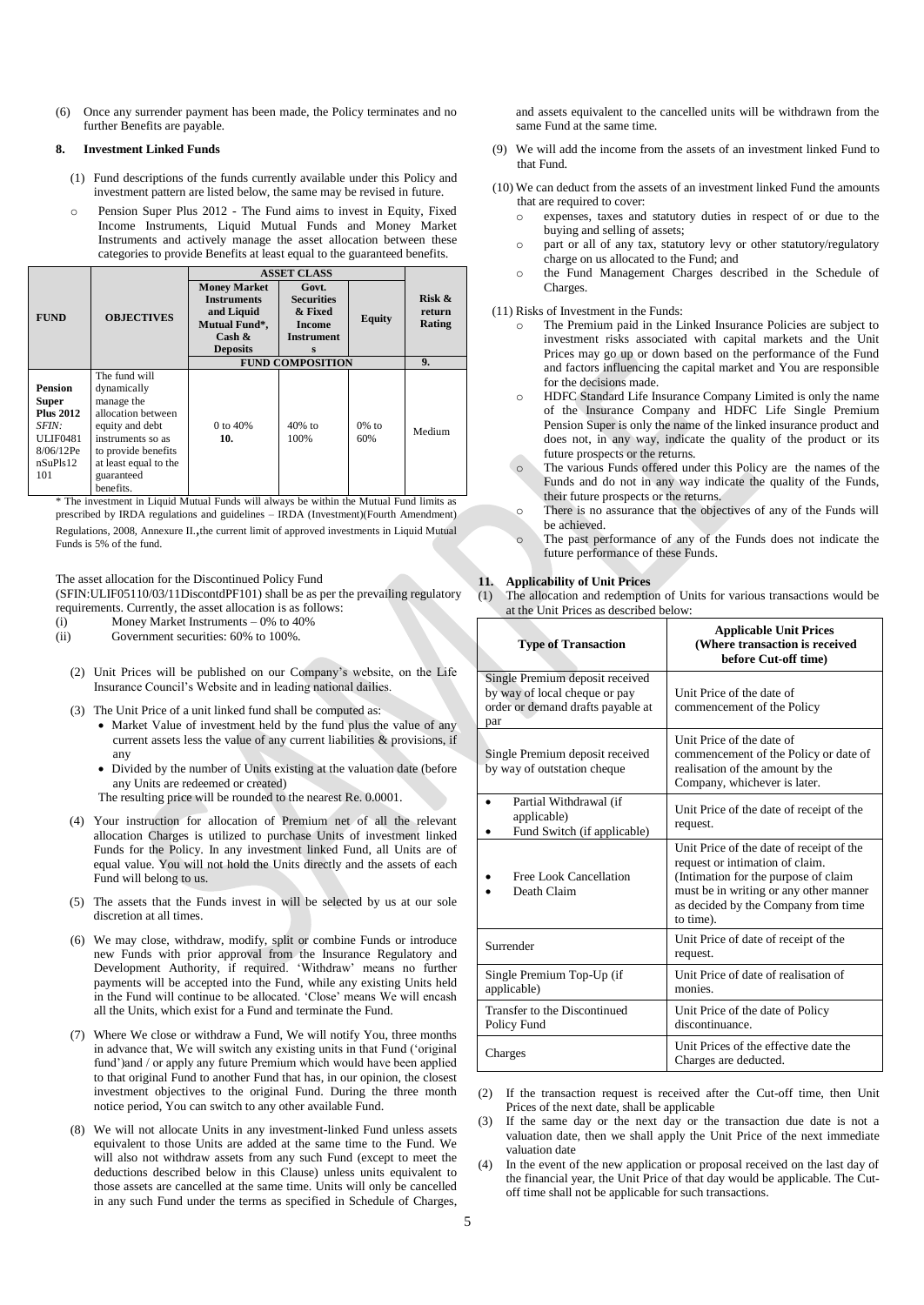- (5) The Units allocated shall be reversed in case of the non-realisation of the Premium amount.
- (6) We shall follow norms stated above for any transactions which are not specifically mentioned herein but involve allocation and redemption of Units.

#### **12. Miscellaneous**

#### (1) *Fund Switches:*

The Fund Switch option is not available as only one Investment Fund is available under this Policy.

#### (2) *Partial Withdrawals:*

The Partial Withdrawal option is not available under this Policy.

#### (3) *Single Premium Top-Up:*

- a) You can pay any amount of Single Premium Top-Ups any time during the Policy Term, subject to minimum Single Premium Top-Up amount as specified in the Policy Schedule.
- b) There is no maximum Single Premium Top-Up amount.
- c) The Single Premium Top-Up have a Lock-in Period of 5 years from the date of payment of the Single Premium Top-Ups, except in case of the complete surrender on the Policy.

#### (4) *Settlement Option:*

Not Applicable.

## (5) *Premium Redirection:*

The Premium Redirection option is not available as only one Investment Fund is available under this Policy.

# **13. Alterations**

No alterations are allowed at any time during the Policy Term.

In case You have not provided proof of age of the Life Assured with the Proposal, You will be required to furnish such proof of age of the Life Assured as is acceptable to us and have the age admitted. In the event the age so admitted ("Correct Age") during the Policy term is found to be different from the age declared in the Proposal, without prejudice to our rights and remedies including those under the Insurance Act, 1938, we shall take one of the following actions (i) if the Correct Age makes the Life Assured ineligible for this Policy, we will offer him suitable plan as per our underwriting norms. If you do not wish to opt for the alternative plan or if it is not possible for us to grant any other plan, the Policy will stand cancelled from the date of issuance and the Fund Value will be returned and the Policy will terminate thereafter; or (ii) if the Correct Age makes the Life Assured eligible for the Policy, the revised mortality charges as per the Correct Age will be recoverable. There could be a revision in the Sum Assured also depending on the Correct Age of the Life Assured. The provisions of Section 45 of the Insurance Act, 1938 shall be applicable.

# **14. Annuitisation Provisions**

- (1) *Death Benefit* The nominee shall have the following options:
	- To utilise the Death Benefit, fully or partly, for purchasing an immediate annuity product from us at the then prevailing annuity rate offered; or
	- To withdraw the entire Death Benefit.
- (2) *Vesting Benefit* The Policyholder shall have the following options:
	- To commute to the extent allowed under the Income Tax laws and to utilise the residual amount to purchase an immediate annuity product from us at the then prevailing annuity rate offered; or
	- To utilise the Vesting Benefit to purchase a single Premium deferred pension product from us.
	- To extend the accumulation period / deferment period by 5 years in the same policy provided the Policyholder is below the age of 55 years. The Guarantee (as per Clause 3 (4)) will continue to apply during the extended deferment period and all benefits i.e. Death Benefit and Surrender Benefit will continue unchanged.
- (3) *Surrender Benefit* The Policyholder shall have the following options:
	- To commute to the extent allowed under the Income Tax laws and to utilise the residual amount to purchase an immediate annuity product from us at the then prevailing annuity rate offered; or
	- To utilise the Surrender Benefit to purchase a Single Premium Deferred Pension product from us.

#### **14A.**

#### **Access to benefits/payout if this product is purchased as QROPS (Qualifying Recognized Overseas Pension Scheme), through transfer of UK tax relieved assets**

Notwithstanding anything stated under this document, the following terms & conditions shall apply to QROPS policyholders:

#### i) Benefits on Vesting

If this product is purchased as QROPS through transfer of UK tax relieved assets, access to benefits from policy proceeds both in the form of tax free commutation and Annuitisation, would be restricted till the Policyholder attains 55 years of age or vesting age, whichever is later

# ii) Benefits on Surrender/Discontinuance

If this product is purchased as QROPS through transfer of UK tax relieved assets, access to benefits from policy proceeds both in the form of tax free commutation and Annuitisation, would be restricted till the Policyholder attains 55 years of age or the end of the lock-in period whichever is later iii) Cancellation in the Free-Look Period

If this product is purchased as QROPS through transfer of UK tax relieved assets, the proceeds from cancellation in free look period shall only be transferred back to the Fund House from where the money was received.

#### **15. Loans**

There is no facility of loan available from us under this Policy.

#### **16. Nomination**

- (1) Under this Policy, the Policyholder can nominate a person as its Nominee to receive the death benefits under this Policy in accordance with Section 39 of the Insurance Act, 1938.
- (2) Any change in nomination can be made by the Policyholder at any time during the Policy Term by sending a written notice to the Company and by registering the same with the Company.
- (3) Where the Nominee is a minor, the Policyholder is required to appoint an appointee to receive the benefits under this Policy during the minority of the Nominee.
- (4) The Company does not accept any responsibility and/or express any opinion on the validity or legality of the nomination made by the Policyholder.
- (5) If the Nominee is not alive on the date of death of the Life Insured, then, the Policyholder's heirs/ estate shall be deemed to be the Nominee for receiving the death benefits under this Policy.

#### **17. Force Majeure**

- (1) We may delay switching Funds/making a payment from the Funds if it is necessary to do so in order to maintain fairness and equity between Unit holders remaining in, and Unit holders leaving a Fund. Where this applies, we may delay switching/encashing all or part of your Funds for up to 30 days. If we delay the switch/encashing, we will use the Unit Prices that apply on the day on which the switch/encashment of Units actually takes place.
- (2) We may defer the valuation of assets until normality returns or delay switches/encashment of Units in the following circumstances:
	- When one or more stock exchanges which provide a basis for valuation for a substantial portion of the assets of the Fund are closed other than for ordinary holidays.
	- When, as a result of political, economic, monetary or any circumstances out of our control, the disposal or valuation of the assets of the Unit Fund are not reasonable or would not reasonably be practicable without being detrimental to the interests of the remaining Unit holders.
	- During periods of extreme volatility of markets during which surrenders and switches and encashment would, in our opinion, be detrimental to the interests of the existing/remaining Unit holders of the Fund.
	- In the case of natural calamities, strikes, war, civil unrest, riots and bandhs.
	- In the event of any force majeure or disaster that affects our normal functioning.
	- If so directed by the IRDA.

#### **18. Exclusions**

There are no exclusions under this Policy.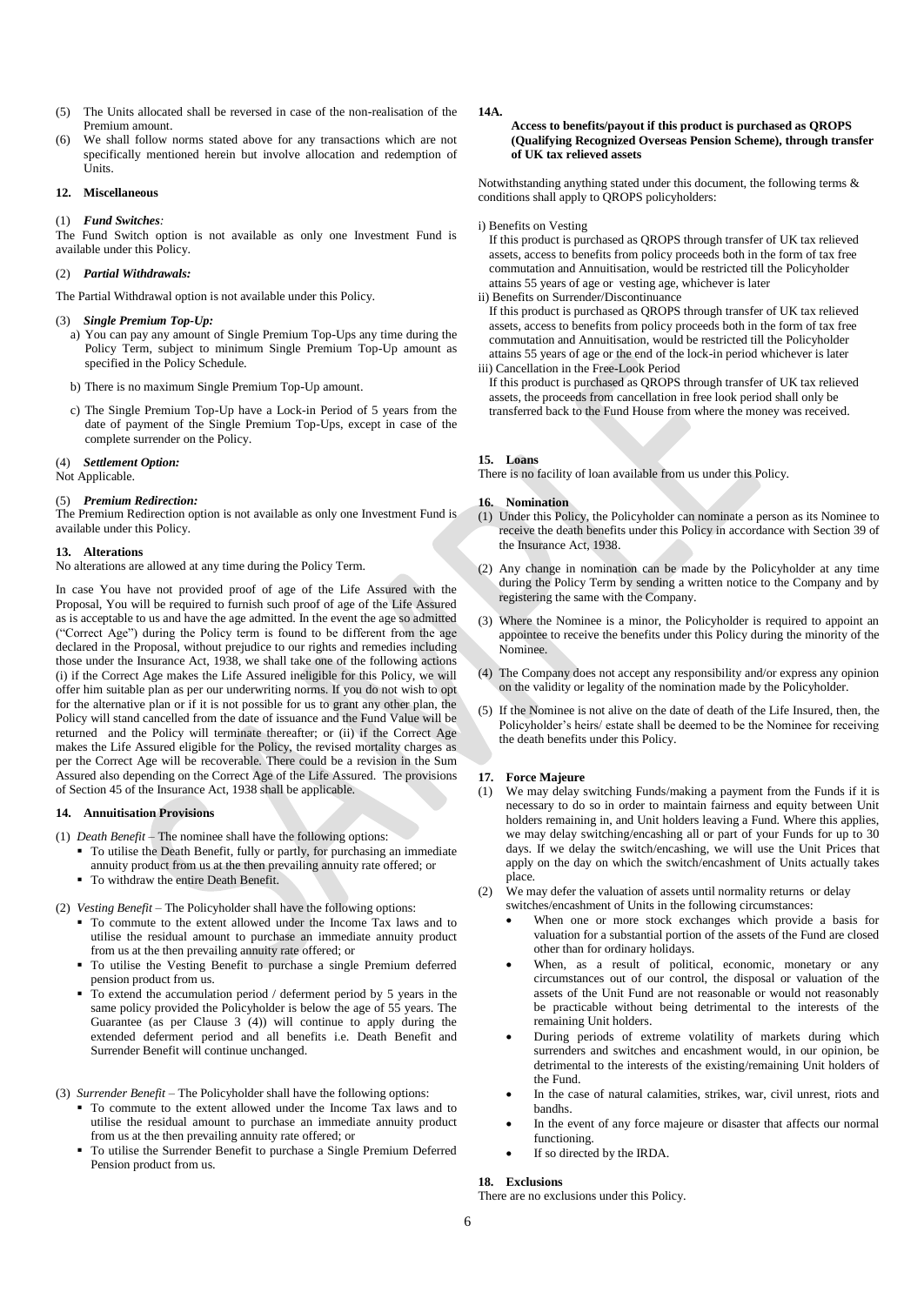#### **19. Incorrect information and non-disclosure**

- (1) Your Policy is based on the application and declaration which you have made to us and other information provided by you/on your behalf. In case of fraud or misrepresentation including non-disclosure of any material facts, the Policy shall be cancelled immediately and the surrender value shall be payable, subject to the fraud or misrepresentation being established in accordance with Section 45 of the Insurance Act, 1938.
- (2) For your benefit, Section 45 of the Insurance Act, 1938 is reproduced below:

No policy of life insurance effected before the commencement of this Act shall after the expiry of two years from the date of commencement of this Act and no policy of life insurance effected after the coming into force of this Act shall, after the expiry of two years from the date on which it was effected be called in question by an insurer on the ground that statement made in the proposal or in any report of a medical officer, or referee, or friend of the insured, or in any other document leading to the issue of the policy, was inaccurate or false, unless the insurer shows that such statement was on a material matter or suppressed facts which it was material to disclose and that it was fraudulently made by the policy-holder and that the policy-holder knew at the time of making it that the statement was false or that it suppressed facts which it was material to disclose:

**Provided** that nothing in this section shall prevent the insurer from calling for proof of age at any time if he is entitled to do so, and no policy shall be deemed to be called in question merely because the terms of the policy are adjusted on subsequent proof that the age of the life insured was incorrectly stated in the proposal.

## **20. Non-negative Claw-back Additions**

Upon the exit from a Policy at any time on or after the completion of five Policy years, we will calculate the gross yield, the net yield and the reduction in yield based on the actual returns. If the reduction in yield is greater than as required under the regulations, we will add non-negative Claw-back Additions to the fund before payment of Benefits to ensure compliance with the reduction in yield requirements as specified in Regulation 37(d) of IRDA (Linked Insurance Products) Regulations, 2013.

Exit from the Policy would mean Death or Surrender or Vesting, whichever is earliest.

#### **21. Modification, Amendment, Re-enactment of or to the Insurance laws and rules, regulations, guidelines, clarifications, circulars etc thereunder**

- (1) This Policy is subject to
	- The Insurance Act 1938, as amended by the Insurance Regulatory and Development Authority Act, 1999.
	- Amendments, modifications (including re-enactment) as may be made from time to time, and
	- Other such relevant Regulations, Rules, Laws, Guidelines, Circulars, Enactments etc as may be introduced thereunder from time to time.
- (2) We reserve the right to change any of these Policy Provisions / terms and conditions in accordance with changes in applicable Regulations or Laws or if it becomes impossible or impractical to enact the provision / terms and conditions.
- (3) We are required to obtain prior approval from the Insurance Regulatory and Development Authority (IRDA) or any successor body before making any material changes to these provisions, except for changes of regulatory / statutory nature.
- (4) We reserve the right to require submission of such documents and proof at all life stages of the Policy including at the time of payment of Benefits as may be necessary to meet the requirements under Antimoney Laundering/Know Your Customer norms and as may be laid down by IRDA and other regulators from time to time.

#### **22. Notices**

Any notice, direction or instruction given to Us, under the Policy, shall be in writing and delivered by hand, post, facsimile or from registered electronic mail ID to:

HDFC Standard Life Insurance Company Limited, 11th Floor, Lodha Excelus, Apollo Mills Compound, N.M. Joshi Marg, Mahalaxmi, Mumbai  $-400011$ 

Registered Office: Lodha Excelus, 13th Floor, Apollo Mills Compound, N.M. Joshi Marg, Mahalaxmi, Mumbai - 400011.

Helpline number: 18602679999 (Local charges apply) E-mail: service@hdfclife.com

Or such other address as may be informed by Us.

Similarly, any notice, direction or instruction to be given by Us, under the Policy, shall be in writing and delivered by hand, post, courier, facsimile or registered electronic mail ID to the updated address in the records of the Company.

You are requested to communicate any change in address, to the Company supported by the required address proofs to enable the Company to carry out the change of address in its systems. The onus of intimation of change of address lies with the Policyholder. An updated contact detail of the Policyholder will ensure that correspondences from the Company are correctly addressed to the Policyholder at the latest updated address.